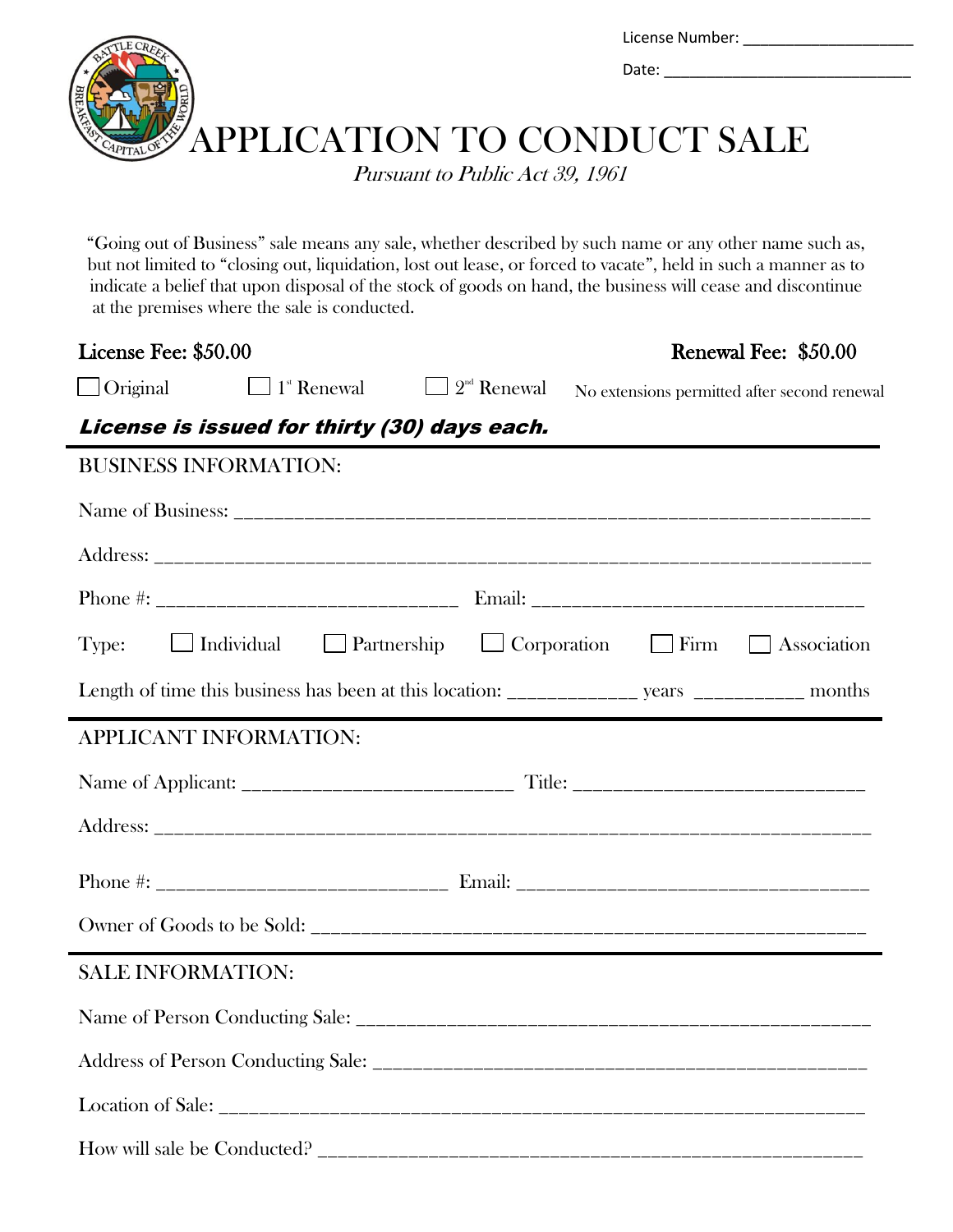| Type of Sale: $\Box$ Going out of Business |  | $\Box$ Liquidation $\Box$ Closing Out $\Box$ Lost Lease |  |
|--------------------------------------------|--|---------------------------------------------------------|--|
|                                            |  |                                                         |  |

## The following must be provided with the application:

- Notarized "Statement of Applicant" that states the business will be discontinued at the premises where the sale is to be conducted upon termination of the sale and that no goods will be added to the inventory after the application is made or during the sale and that the inventory contains no goods received on consignment.
- A full, detailed, and complete inventory of the goods that are to be sold.
	- The goods must be itemized and contain sufficient information concerning each item. This includes providing the make and brand name, if applicable, to clearly identify it.
	- The inventory cannot exceed 200% of the total value of merchandise upon which the applicant paid personal property tax or his predecessor as evidenced by a copy of the last personal property tax receipt issued.
- A separate list noting any goods that were purchased during a 60 day period immediately prior to the date of making application for the license.
- All lists must show the cost price of each item in the inventory as well as the name and address of the seller of the items to the applicant, the date of the purchase, the date of the delivery of each item, and the total value of the inventory at cost.

## \*License must be attached to the front door of the premises where the sale will be conducted, and a copy of the application and inventory must be posted in a conspicuous place in the sales room or placed where the inventoried goods are to be sold.\*

Please submit the completed application and all required records (see above) along with the required fees to: City of Battle Creek Clerk's Office 10 North Division Street, Room #111 Battle Creek, MI 49014 (269) 966-3348